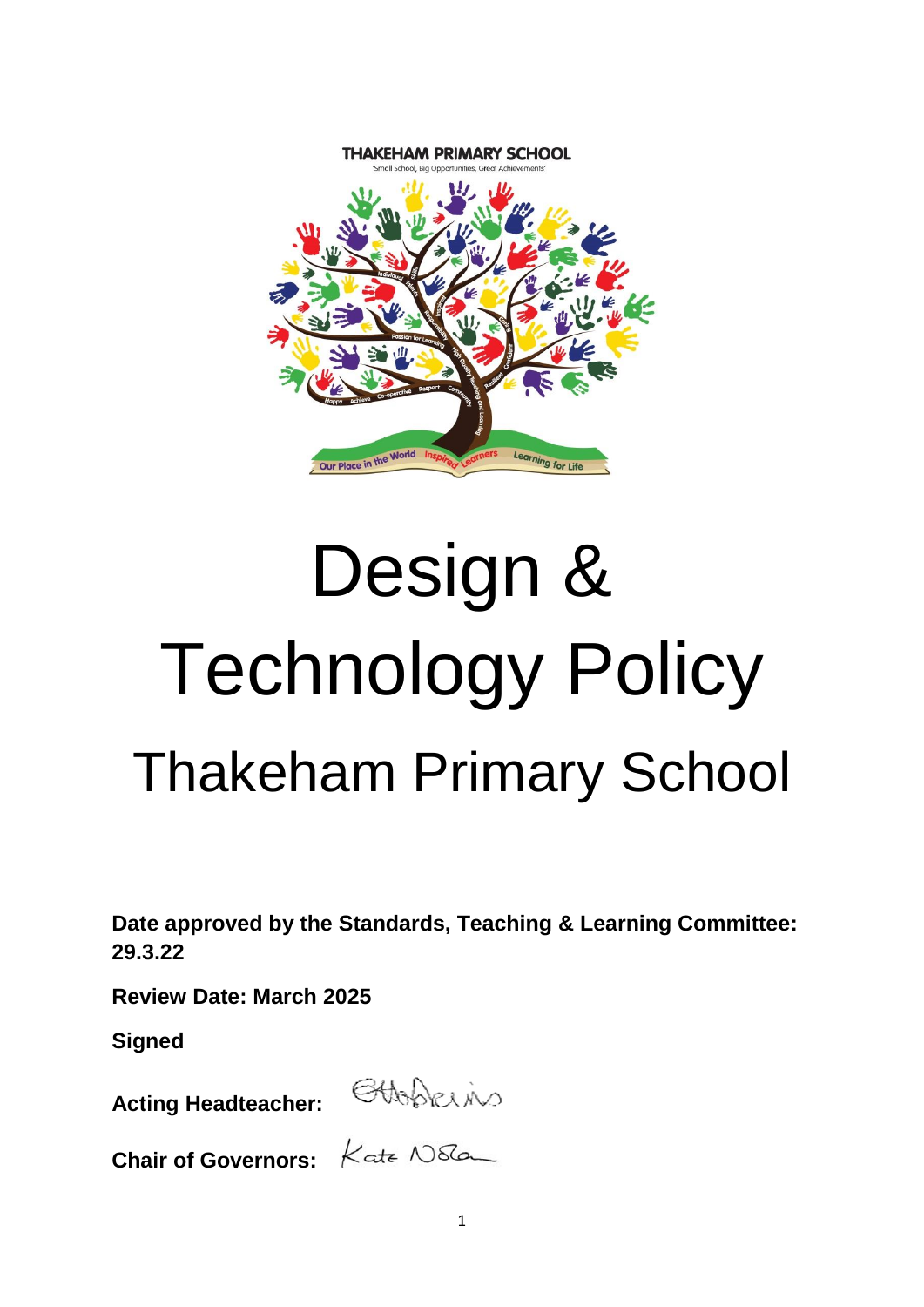#### **Intent**

It is our aim that design and technology is an inspiring, rigorous and practical subject. Using creativity and imagination, pupils are challenged to design and make products that solve real and relevant problems within a variety of contexts, considering their own and others' needs, wants and values. It is our intention for children to be inspired by engineers, designers, chefs and architects to enable these designs. They should acquire a broad range of subject knowledge and draw on disciplines such as mathematics, science, engineering, computing and art. Pupils are given opportunities to take risks, becoming resourceful, innovative, enterprising and capable citizens. Through the evaluation of past and present design and technology, they develop a critical understanding of its impact on daily life and the wider world. At Thakeham, we believe high-quality design and technology education makes an essential contribution to the creativity, culture, wealth and well-being of the nation.

#### **Aims**

Through reaching Design and Technology children are given opportunities to:

- develop their thinking, designing and making skills
- acquire the knowledge and understanding, within each child's ability, that will be required to complete the making of their product
- learn the safe and effective use of a range of tools, materials and components
- develop their understanding of the ways in which people have designed products in the past and present to meet their needs
- develop their creativity and innovation through designing and making
- develop their understanding of technological processes, their management and their contribution to society.

#### **Implementation**

Early Years Foundation Stage

In the foundation stage, design and technology comes under the learning area of Expressive Arts and Design, specifically creating with materials. Through Expressive Arts and Design activities, the children explore, develop, construct, evaluate and adapt their ideas purposefully using a range of media and tools. This learning forms the foundations for later work in Design and Technology. Children also have daily opportunities to explore Design and Technology. We provide a range of experiences that encourage exploration, observation, problem solving, critical thinking and discussion. These activities, indoors and outdoors, attract the children's interest and curiosity.

#### KS1 and KS2

The teaching of Design and Technology at Thakeham Primary School will enable children to learning through a practical, creative and cross-curricular approach. We teach the National Curriculum, supported by a clear skills and knowledge progression. This ensures that skills and knowledge are built on year by year and sequenced appropriately to maximise learning for all children.

Key elements in the design & technology process include: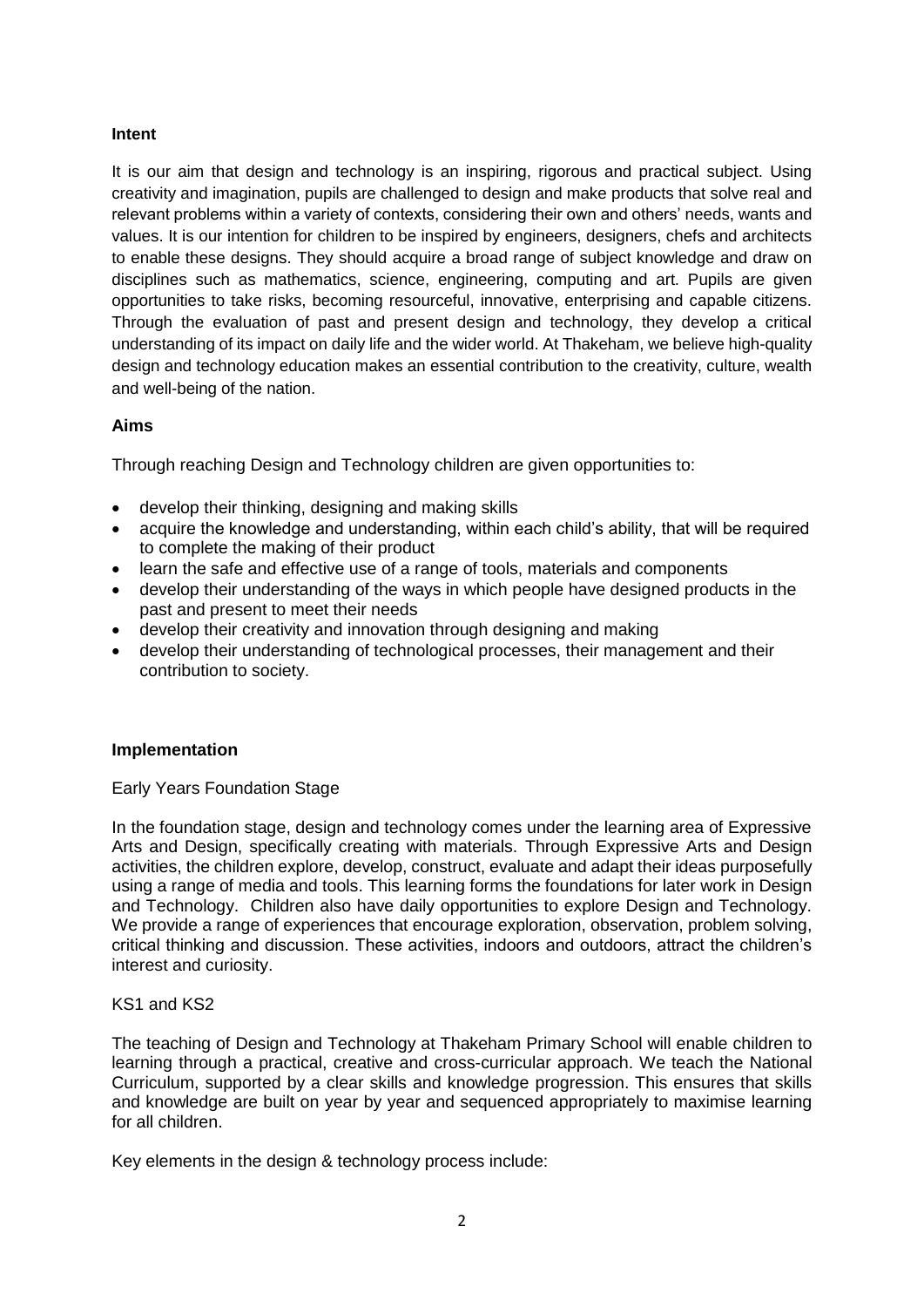- Design
- Make
- Evaluate
- Technical knowledge
- Cooking & Nutrition

Across key stage 1 and 2, we teach one DT block each term across a two year rolling programme. Each unit starts with an investigative lesson where the children evaluate a product against a set criteria. A series of lessons will then allow the children to research, design, problem solve, practice relevant skills, make, evaluate and present a product as a solution to a problem. These DT projects include structures, textiles, mechanical systems, electrical systems and cooking and nutrition. Wherever possible a cross-curricular approach is used.

# **Teaching and Learning**

Our Teaching and Learning Policy identifies the aims, principles and strategies for promoting effective classroom practice and we believe that these apply to Design and Technology, as well as every other curriculum subject area. Therefore, it is expected that all teachers will plan and devote time for regular and high quality Design and Technology experiences for the children in their class. Design and Technology lessons will engage the children in a broad range of designing and making activities which involve a variety of methods of communication, e.g. speaking, designing, drawing, assembling, making, writing and using information and communication technology.

## **Differentiation**

We differentiate through:

- Dialogue.
- Giving extra time to some groups.
- Setting up one task that has a variety of levels associated with it.
- Asking different level questions to match ability.
- Giving different tasks to different groups.
- Scaffolding written recording to the appropriate level using writing frames.
- Varying the level of adult support given to groups.

## **Cross Curricular Links**

At Thakeham Primary school, there are numerous links to other curriculum areas. Wherever appropriate, projects will link with curriculum topics. Design and Technology has strong links with mathematics, science, engineering, computing and art. Through topic links it can inspire writing within English of stories, instruction and recounts. Children use key skills such as curiosity, collaboration, perseverance and reflection which matches the values of our Super Learning Heroes.

## **Impact**

Our DT Curriculum is planned to demonstrate progression and build on and embed current skills. Our children will have developed their ability to problem solve, design, make and evaluate products to solve real and relevant problems within a variety of contexts. When transitioning to secondary school, we aspire that pupils will have gained knowledge and understanding of different skills and techniques required to problem-solve by designing and creating a variety of products using a safe approach. They will have an understanding of the cross curricular elements within the subject and the importance of skills learnt in other areas of the curriculum and how they aid the design and make process, as well as how these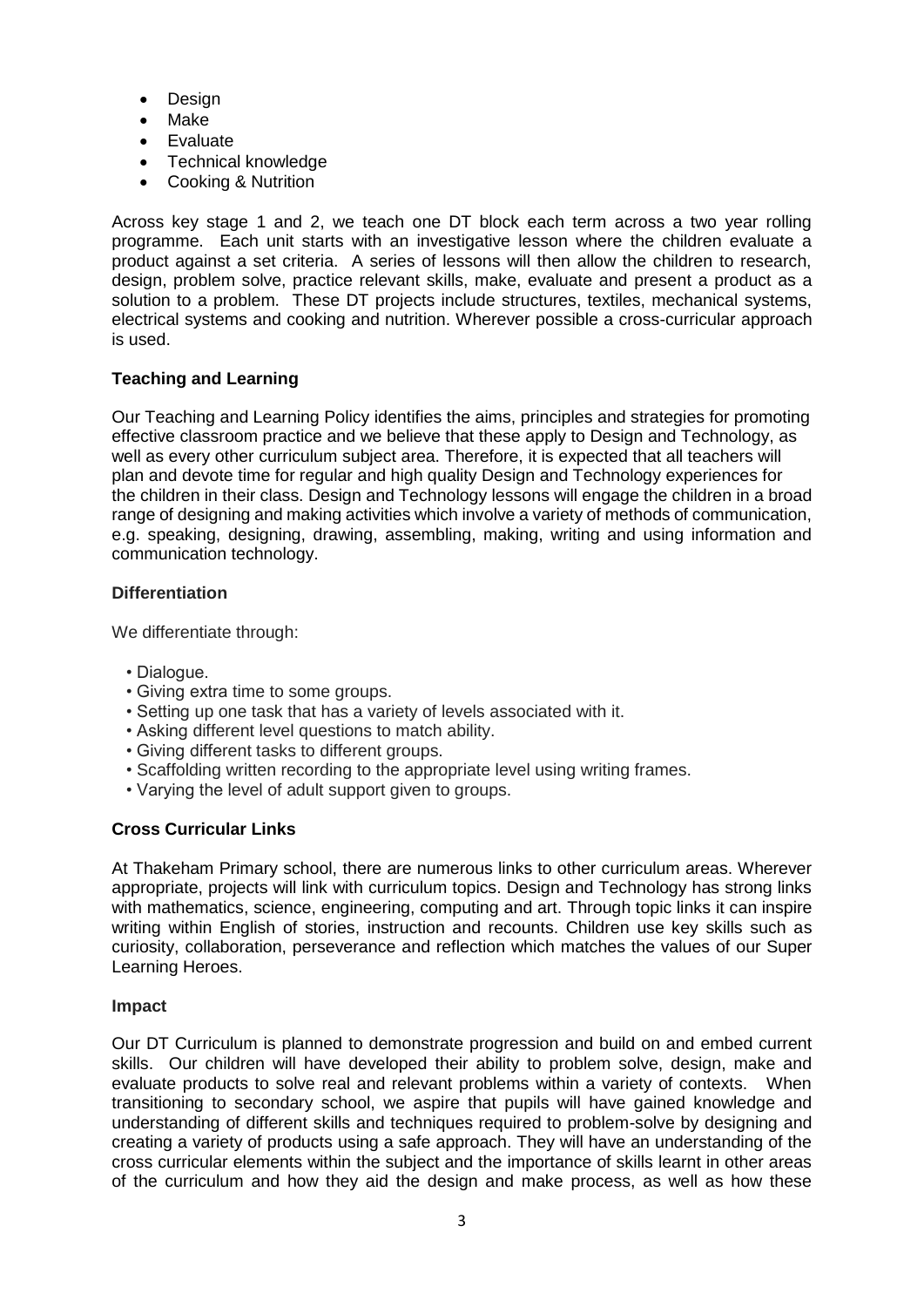techniques and skills will aid them in future life and learning and be prepared to access, the KS3 curriculum.

## **Assessment, Recording and Reporting**

We measure the impact of our curriculum through the following methods:

- Pupil discussions and interviewing the pupils about their learning (pupil voice).
- Governor monitoring with our subject link governor.
- Annual reporting and tracking of standards across the curriculum.
- Photo evidence of the pupils' practical learning.
- Foundation Assessments at the end of a unit of work.

Reporting to parents take place through twice-yearly parent's evenings and each child receives an end of year report.

## **Inclusion & Equalities (please refer also to the School's SEND/MAP/Equalities Policy)**

We are committed to providing equal opportunities for everyone. We value the diversity of individuals within the school and beyond. Learning to live and work together, and respect each other is expected throughout the school in line with our Equalities policy and Staff Code of Conduct.

Inclusive practice in Design and Technology should enable all children to participate and achieve their best possible standard; whatever their ability, and irrespective of gender, ethnic, social or cultural background, home language or any other aspect that could affect their participation in, or progress in their learning.

Children who are recognised as having a flair and talent will, where possible, be provided with enrichment opportunities in line with our More Able Pupil Policy.

## **Monitoring**

Monitoring and evaluation is carried out on a number of levels e.g. Class teacher, Curriculum Leader, Headteacher, Governors, Advisors and Ofsted/HMI all with the central aim of enhancing teaching and learning.

Monitoring may be through a range of methods including,

- assessment of pupils' work
- scrutiny of planning
- **•** lesson observation
- Pupil Conferencing
- Staff discussion and feedback

#### **Resource Management**

Funding for Design and Technology will be within the school budget plan for each financial year. There is a central Design and Technology budget to cover the purchase of equipment such as tools, construction kits, consumable materials, books and other resource materials. It is the responsibility of each class teacher to identify specific resource needs in relation to their class project and liaise with the Design and Technology Leader. Equipment and materials have been organised in the Stock Room in the Food Technology Room. This will be maintained by the Design and Technology Leader and support staff as required, although all staff are responsible for ensuring resources are put away carefully after use.